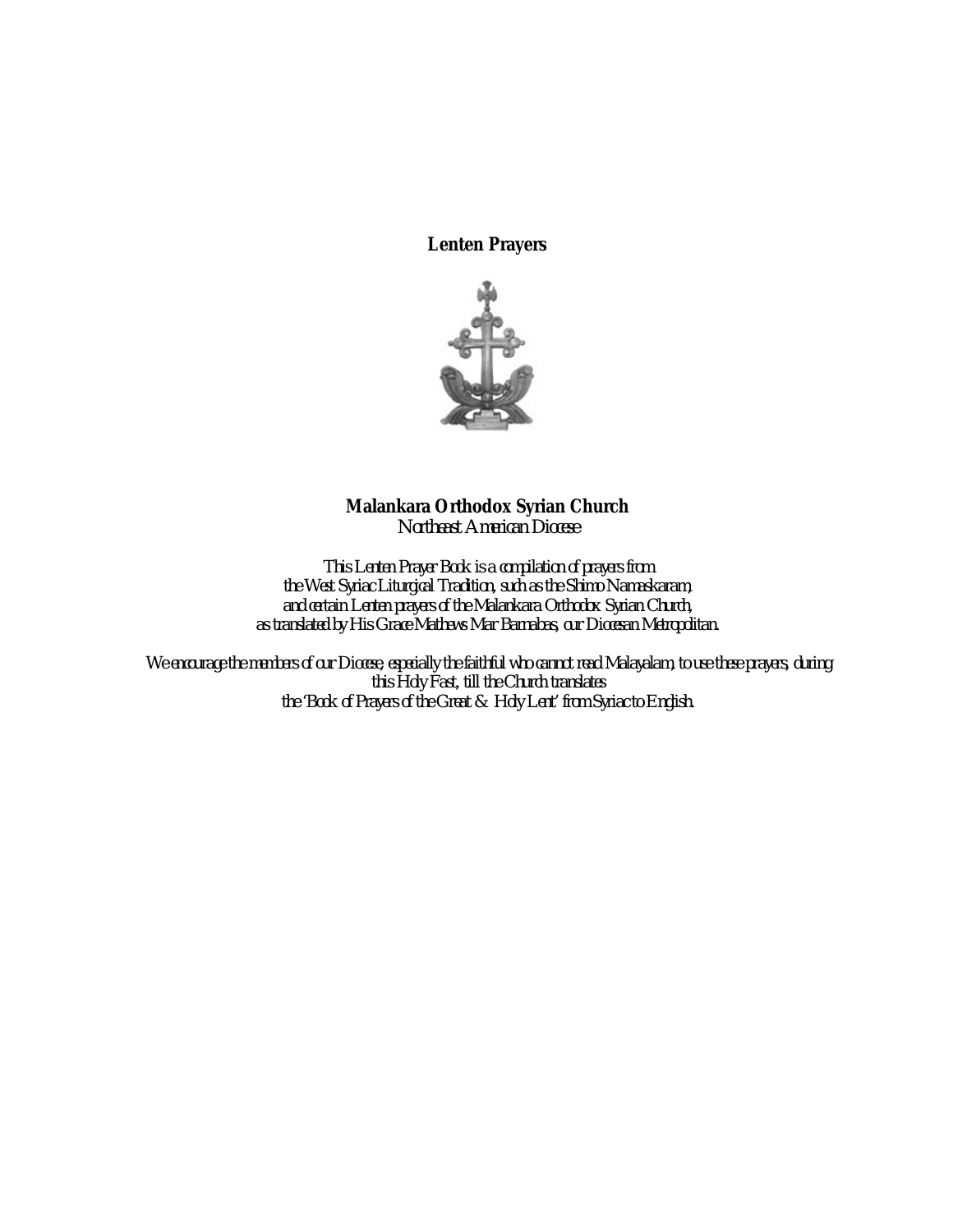# **VESPERS**

In the name of the Father, and of the Son, and of the Holy Spirit, one true God;

Glory be to Him, and may His grace and mercy be upon us forever. Amen*.*

Holy, Holy, Holy, Lord God Almighty, by whose glory, the heaven and earth are filled, Hosanna in the Highest.

Blessed is He, who has to come, and is to come, in the name of the Lord; Glory be to Him in the Highest.

# **KAUMA**

Holy art thou, O God! Holy art thou, Almighty, Holy art thou, Immortal, † Crucified for us, Have mercy on us. *(Repeat Thrice)*

Lord, have mercy upon us, Lord be kind, and have mercy, Lord accept Thou our office And our entreaties, Have mercy on us.

Glory be to Thee, O God! Glory be to Thee, O Creator, Glory be to Thee, O King, Christ who dost pity, on sinners thy servants. Barekmor

Our Father who art in heaven, – hallowed be thy name, - Thy kingdom come, - Thy will be done on earth, - as it is in heaven. Give us this day our daily bread, - and forgive us our debts and sins, - as we also have forgiven our debtors. Lead us not into temptation, - but deliver us from the evil one. For Thine is the kingdom, - the power and the glory, - forever and ever. *–*Amen

Hail Mary, full of grace, - our Lord is with thee. Blessed are thou among women, - and blessed is the fruit of thy womb, - our Lord Jesus Christ. O Virgin Saint Mary, - O Mother of God, - pray for us sinners, - now and at all times, - and at the hour of our death. -Amen.

#### **Psalm 141**

**Kurielaison** Lord, I have called upon you, answer me: hear and receive my words.

Let my prayer be like incense in your sight, the offering of my hands like the evening offering. Set a guard, Lord, before my mouth, a guard before my lips, that my heart may not turn to evil words and I may not do deeds of wickedness.

Let me not take salt with impious men; let the just man teach me and reprove me: let not the oil of the impious anoint my head; because my prayer was against their evil-doing: their judges have been restrained by the side of the rock; and they have heard how gentle are my words.

As when the plough cleaves the earth their bones have been scattered at the mouth of Sheol. I have lifted up my eyes to you, Lord, and in you have I put my trust, do not cast away my soul.

Keep me from the hand of the proud, who have laid snares for me; let the wicked fall into their nets, while I pass on.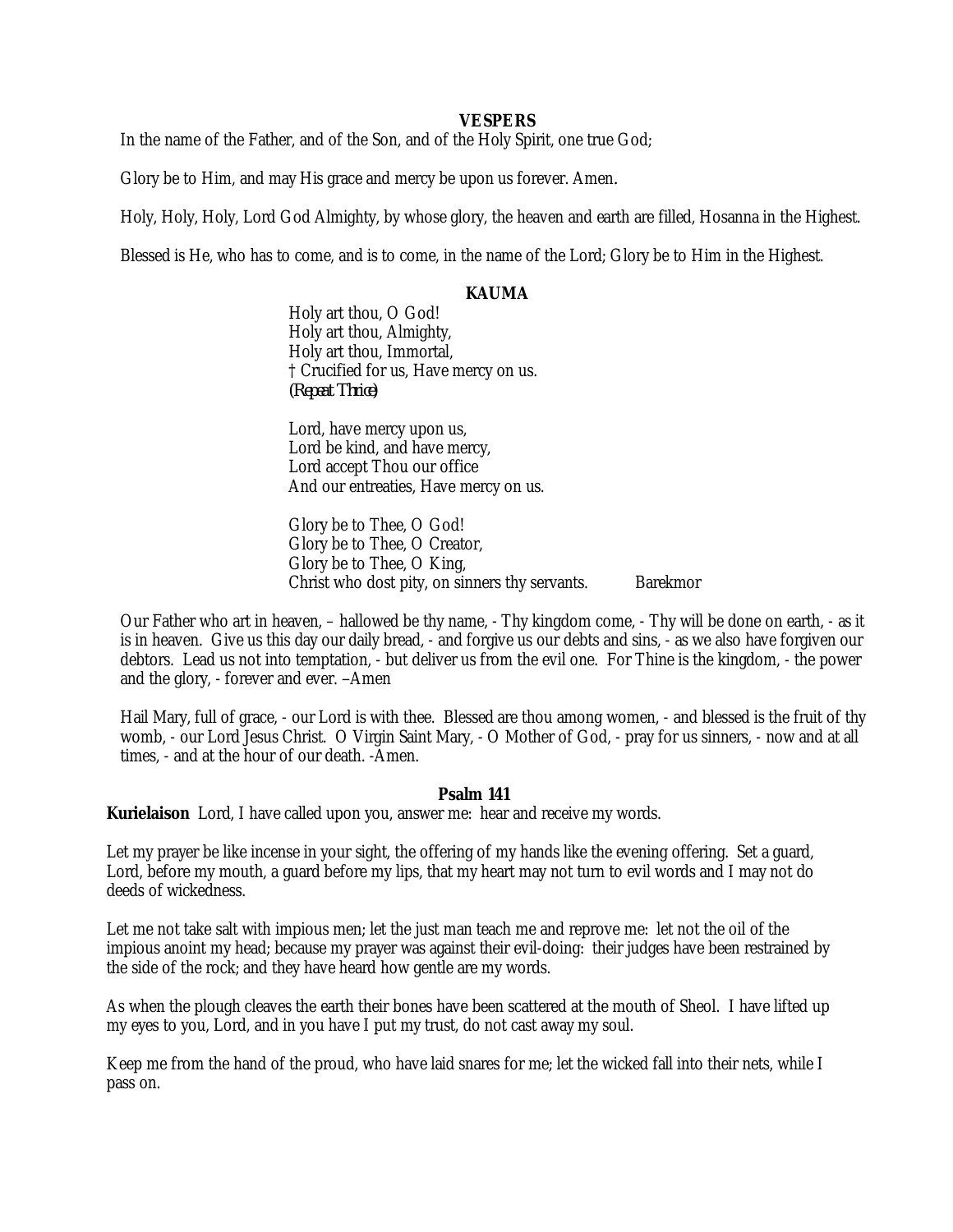## **Psalm 142**

With my voice I cried to the Lord; with my voice I besought the Lord and poured out my prayer before him; I showed him my affliction, when my spirit was troubled, but you know my path.

In the way of my walking they have laid a snare for me; I look to my right and see none that knows me: the way of escape has gone from me and there is none who care for my soul. I cried to you, Lord, and said: you are my hope and my portion in the land of the living.

Hear my petition because I am brought very low; deliver me from my persecutors because they are too strong for me. Lead me forth from prison that I may give thanks to your name: your just ones shall have hope when you shall reward me.

#### **Psalm 119: 105-112**

Your word is a lamp to my feet and a light to my path; I have sworn and am resolved to keep the judgments of your justice. I am greatly brought low, Lord, give me life according to your word; be pleased with the words of my mouth, Lord, and teach me your judgments.

My soul is ever in my hands, and I have not forgotten your law; sinners have laid snares for me and I have not strayed from your commands. I shall inherit your testimony for ever because it is dear to my heart. I have turned my heart to do your commands for ever in truth.

# **Psalm 117**

Praise the Lord all you nations; praise him all you peoples; for his grace it strong over us, truly the Lord is forever. *And to you belongs the praise, O God. Barekmor.* 

# **KOLO**

O Lord Jesus Christ who fasted for our sake even while you never lacked in your holiness, grant us your grace to fast according to your pleasure

Through lent the righteous pleased God becoming godly; Moses, Elijah and our Lord fasted for forty days. Glory be to you, O Lord Jesus Christ who has taught us to overcome Satan through fasting and prayers. O Lord may our fasting and prayers become fragrance, acceptable before you as sweet smelling incense

Holy lent is the symbol of victory and a weapon undefeatable before the enemy. O Lord may our prayers be pleasing to you. May our requests enter before you as sweet smelling incense.

O Lord Jesus Christ who received the fasting of the righteous and the saintly accept our fasting and prayers and have mercy upon us

O Lord we are the lost sheep that ran after the vanities and went away from the way of life O Good shepherd, come in search of us. Forsake us not, so that we may not be lost forever. Count us on the other hand, as the penitent publican, the woman who was a sinner and the wise virgins, and make us worthy to enter your bridal chamber.

O God, remit our debts and forgive our sins, for we have sinned and we cry unto you. O lover of mankind, make us worthy to glorify you, for your mercies along with your saints, when you come in glory. In the manner of the prodigal son, we cry in grief.

Our father, have pity and mercy on us. We have sinned against heaven and you. We are not worthy to be called your children. Accept us at least as hired servants. O merciful God, forgive us all the sins we have committed against you.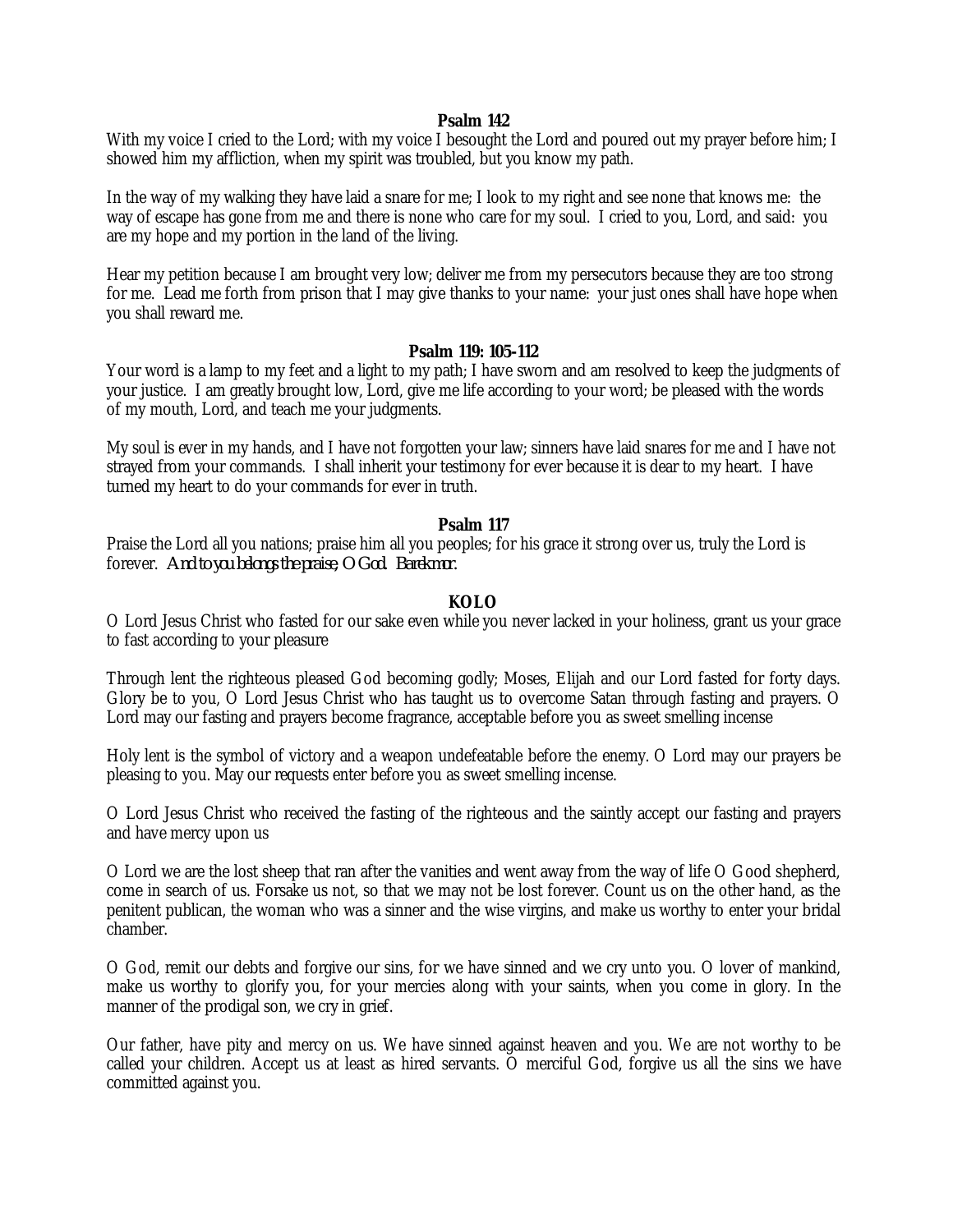O Lord make us worthy to give up all evil, to get reconciled to your godliness. Help us to love one another and to receive mercy and forgiveness of sins. O Christ the king, on the great day of your appearance, all the generations will come, and give account of their deeds.

Then the good and the bad will get separated and each group will go to the allotted places. The fiery ocean will be roaring. O Lord have mercy on us on that day. O Lord open your great door full of mercy, hear our prayers and have mercy on us.

Since both the body and soul have to observe the lent, when the body denies food, the soul should deny evil. A lent which denies food and does not deny evil thoughts is worthless. O Lord help us to observe the lent diligently in body and soul.

Behold I knock at the door of your mercy, that I may receive forgiveness; for the evil one by his craft has kept me from the path of life, and has kept my mouth from praise and my feet from the holy temple; have pity you who are a lover of men

The sinner is loved when his face is bathed in tears and his mouth is closed by sorrowful morning full of pain; precious gems are not so much loved as the drops which flow from the eyes of him who repents

God who had pity on Nineveh have pity on us and do not turn your face from our generation which has sinned; if you close your door in our faces compassionate one at what door shall we go to knock if not at your door

If anyone gains all the world and loses his soul his gain is nothing; grant us Lord to hate the world and to gain our souls and to inherit life forever.

Lent is beneficial. But if one observes the lent without love, his abstinence has no value. Prayer is lovely, but if love does not raise its wings, they become weak. Such a person cannot behold the Most High.

Merciful Lord, have compassion on me as on the thief, not that I am worthy but because of your grace by which you descended to the race of men, that you might save it from oppressors, death and sin; physician of our souls, I beg you, have mercy on us.

From day to day I promise, Lord that tomorrow I will repent; my days have passed and gone and my sins remain; may your mercy be poured out upon me, and I will live by your grace

# *Moriyo rahem melain oo aa darein*

# **BOVOOSO OF FRIDAY VESPERS**

O Christ who accepted the fast of the just and the righteous accept our fast and prayers and have mercy on our souls

Because the rich man got burned by the flames of fire, with long sighs he cried out and said "Blessed is the man who has not seen wealth as I have seen. For I have acquired much wealth and have been suffering terrible pain"

It is blessed to live here in joy like Lazarus than to be pleased with the temporary life. Blessed is the man who ends his days in troubles and does not wish to get a drop of water that is unattainable

O Christ who accepted the fast of Moses and his humility, accept our prayers and have mercy on our souls.

**O Jesus Christ, our Lord**, close not the door of Thy mercy upon our faces. We confess, we are sinners; have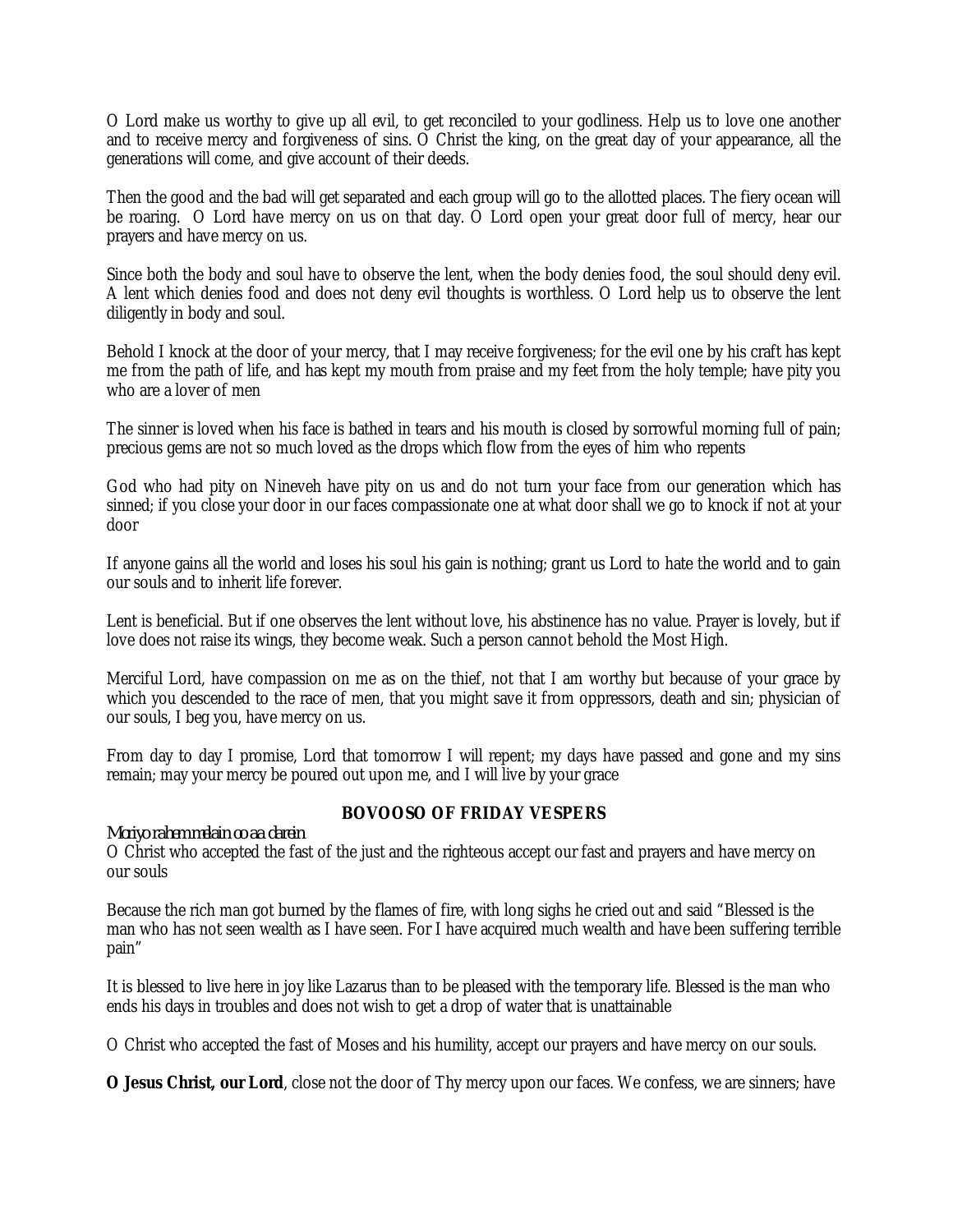mercy upon us. O Lord, Thy love for us didst make Thee to come down to us from Thy place. That by Thy, death, our death might be abolished; Have mercy upon us. Amen.

# **COMPLINE KAUMA**

Glory to God in the heights, peace and tranquility on earth, and good hope for the sons of men (3x )

# **Psalm 4**

Hear me when I call, O God of my righteousness! You have relieved me in my distress; Have mercy on me, and hear my prayer.

How long, O you sons of men, Will you turn my glory to shame? How long will you love worthlessness, and seek falsehood?

But know that the Lord has set apart for Himself him who is godly; the Lord will hear when I call to Him.

Be angry, and do not sin. Meditate within your heart on your bed, and be still.

Offer the sacrifices of righteousness, and put your trust in the Lord.

There are many who say, Who will show us any good?" Lord, lift up the light of Your countenance upon us.

You have put gladness in my heart, More than in the season that their grain and wine increased.

I will both lie down in peace, and sleep; For You alone, O Lord, make me dwell in safety. *And to You belongs the praise O God Barekmor*

# **PRAYER**

O Merciful God, the voice of our prayer knocks at Thy door, prevent not from thy devotees the petitions of their needs. We call upon thee, O God, to assist us in our infirmities. O good one. Hearken to the voice of our supplication and grant our petitions in thy mercy.

# **BOVOOSO OF ST. EPHREM**

Lord, Thy mercy on us cast, Use our service, ev'ry piece, Grant us from Thy treasure vast, Mercy, blessing and release.

Let me, Lord, before Thee stand, Wakefully my watch I'd keep, Should I fall to slumber's hand, Guard Thou me from sinful sleep

Waking, if to wrong I take, Mercif'ly absolve Thou me; Sleeping, if a sin I make, Pardon grant in clemency.

By the cross, of Thy disgrace Grant me, Lord, a restful sleep, Evil dreams do Thou efface, Wicked thoughts far from me keep. Through the night conduct me, Lord, Peaceful sleep give Thou to me Lest foul thoughts in me find hoard Phantoms lest a terror be.

Grant Thy angel's watchful view, Guard my limbs without abate, Hateful lusts in me subdue, By Thy living flesh I ate.

While I lie and sleep in calm, May Thy blood my keeper be. Let my soul dwell free from qualm In Thine image mad'st Thou me.

Overshadow with Thy hand, Me a handicraft of Thine, Let me in Thy fortress stand, Mercy shielding round be mine.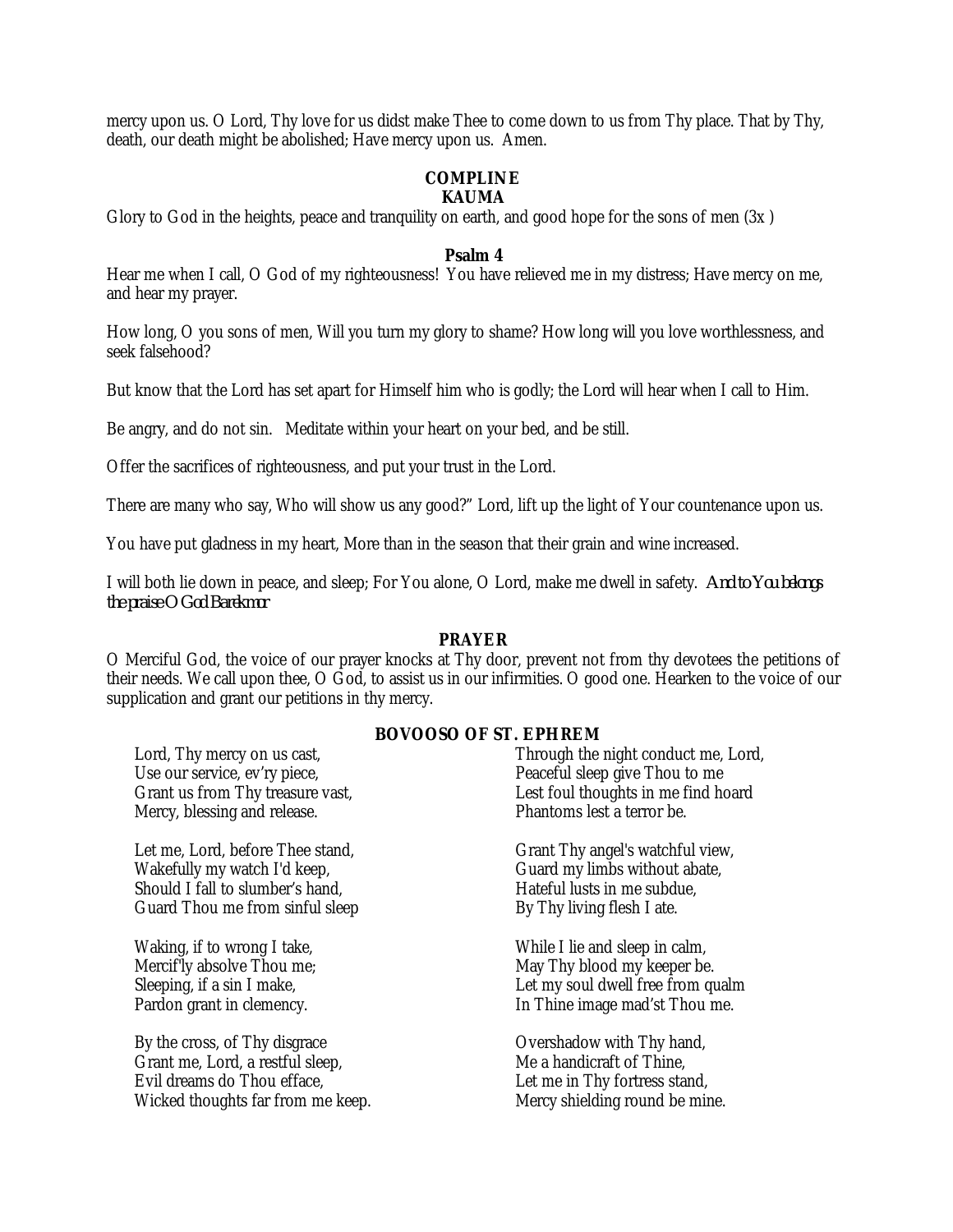While my body silent lies, May Thy pow'r its vigil keep, Let my breath like incense rise, T'ward Thy greatness in my sleep.

Let not evil touch my bed, By Thy mother's pleas for me, By Thy blood atoning shed, Satan's harm remov-ed be.

Since Thy word abides the same, Guarded by Thy cross I'd be; Waking, I shall praise Thy Name, Who didst love e'en feeble me.

Grant O Lord, a list'ning ear, With desire to do Thy will; Let Thy peace at eve be near, Night Thy righteousness fulfill.

Savior Christ, our hearts inspire, Thee to see effulgent bright-Thee whose honor shines as fire, Worshipped by all sons of light.

Jesus, Savior of the World, Thou who dwellest in the light, Praise we Thee for love unfurled— Mercy, now with future bright.

Lord, our God, we give Thee praise. Praise a thousand, thousand fold Tens of Thousands praises raise, Mercy now, till time untold.

Praise to Thee, to Thee be praise Angels serve Thee and adore; Lord of Angels, we too raise Pray'rs and worship all the more.

Praise to Thee, who art our boast, One true God, and one alone, Father, Son, and Holy Ghost, One in Three, and Three in One.

Praise the Lord, who always hears Prayers of feeble folk like us, Who regards repentant tears, As first-fruits, gifts offered thus.

Earthly ones to Thee give praise, Countless as the leaves of trees, Thee, whose glory angels raise, Serving Thee as Thou dost please.

Setting minds above the sod. Thank we God, exalt Him most, Who exists as one true God Father, Son and Holy Ghost.

Do fasting for forty days Caring and feeding hungry Like David, son of Jesse Pray you seven times a day

Prophets Moses, Elijah Fasted they for forty days Overcame the Lord his foe By his forty days of fast

Open door of grace for us Now accept our humble prayers Like those offered long ago From deep sea and cave and fire

Thou who hearest pray'rs to Thee, Supplications who dost heed, Hear us: reconcil-ed be, Mercy show, and grant our need. *Kurielaison, Kurielaison, Kurielaison*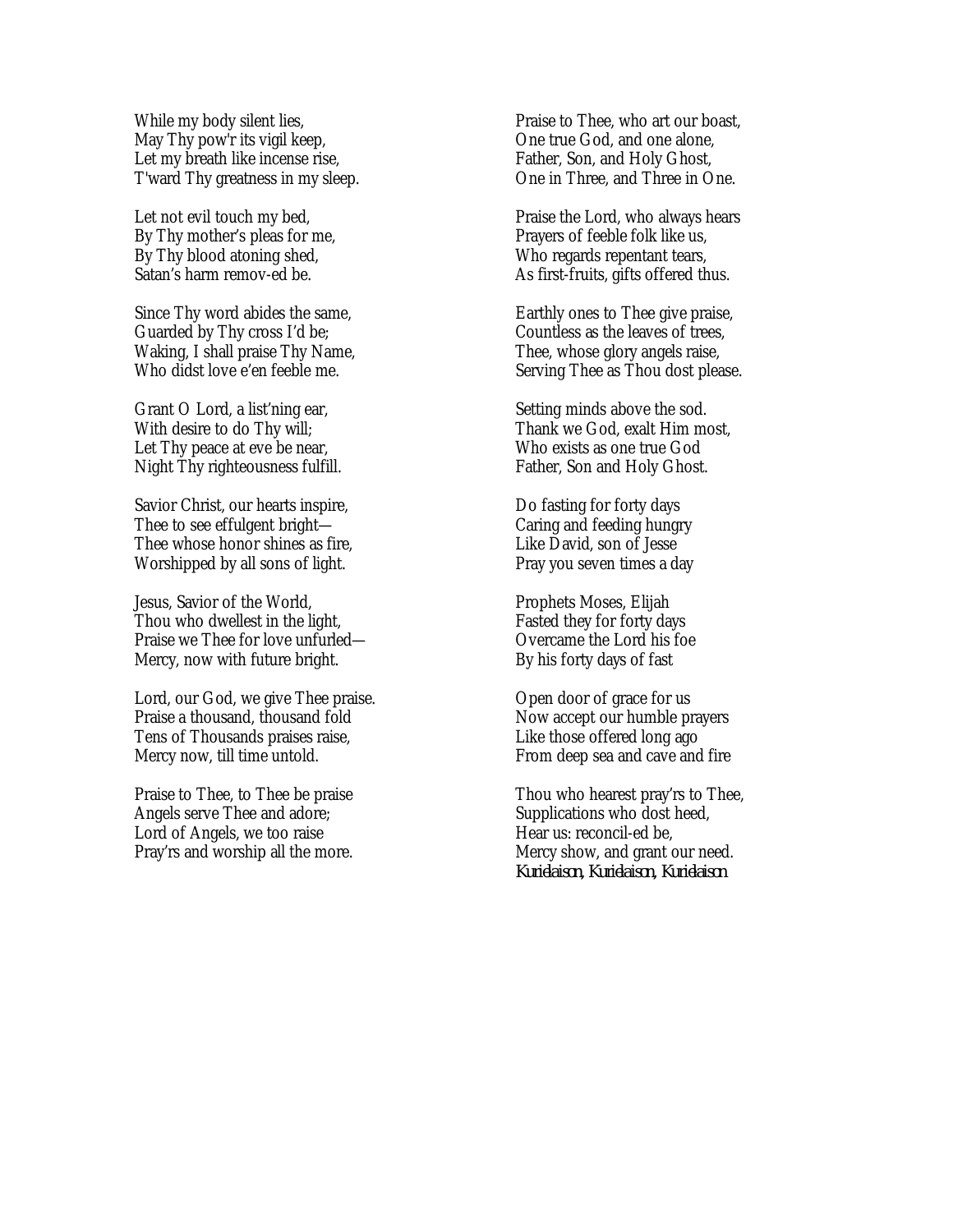# **Psalm 91**

You that sit in the shelter of the Most High and abide in glory; in the shadow of God.

Say to the Lord; 'My trust and my refuge; the God in whom I confide'.

For He shall deliver you from the snare of stumbling, and from idle talk.

He shall keep you under His feathers, and by His wings, you shall be covered; and His truth shall encompass you like an armor.

You shall not fear from the terror by night, and from the arrow that flies by the day.

And from the Voice that travels in the darkness, and from the devastating wind in the noon.

Thousands shall fall at your side and ten thousands at your right side.

They shall not come near to you but with your eyes you shall see only; You shall see the revenge of the wicked

Since You have said 'Thou art the Lord, my trust. Who has placed thy abode in the heights'.

There shall not evil come near to you; neither shall any plague draw near to your dwelling place.

For He shall give His angels command concerning you, who shall protect you in all your ways.

And they shall bear you up in their hands, lest your foot stumble.

You shall tread upon the adder and the basilisk; and you shall trample down the lion and the dragon.

For the Lord has said: 'Since he has sought me, I will deliver him and strengthen him'.

'Since he has known my name he shall call upon me and I will answer him, and be with him in affliction'.

I will strengthen him and honor him. With long life, will I satisfy him, and show him my salvation.

#### **Psalm 121**

I will lift up eyes to the mountain, from whence comes my helper.

My help is from the Lord who has made the heaven and the earth.

He will not suffer your foot to tremble; Your keeper shall not slumber.

For neither slumbers, nor sleeps the keeper of Israel;

The Lord is your keeper. The Lord shall overshadow you with his right hand.

The sun shall not smite you by day nor the moon by night;

The Lord shall take care of you from all evil; the Lord shall take care of your life.

He shall watch over your exit and your entrance, henceforth forever. *And to You belongs the praise, O God –Barekmor*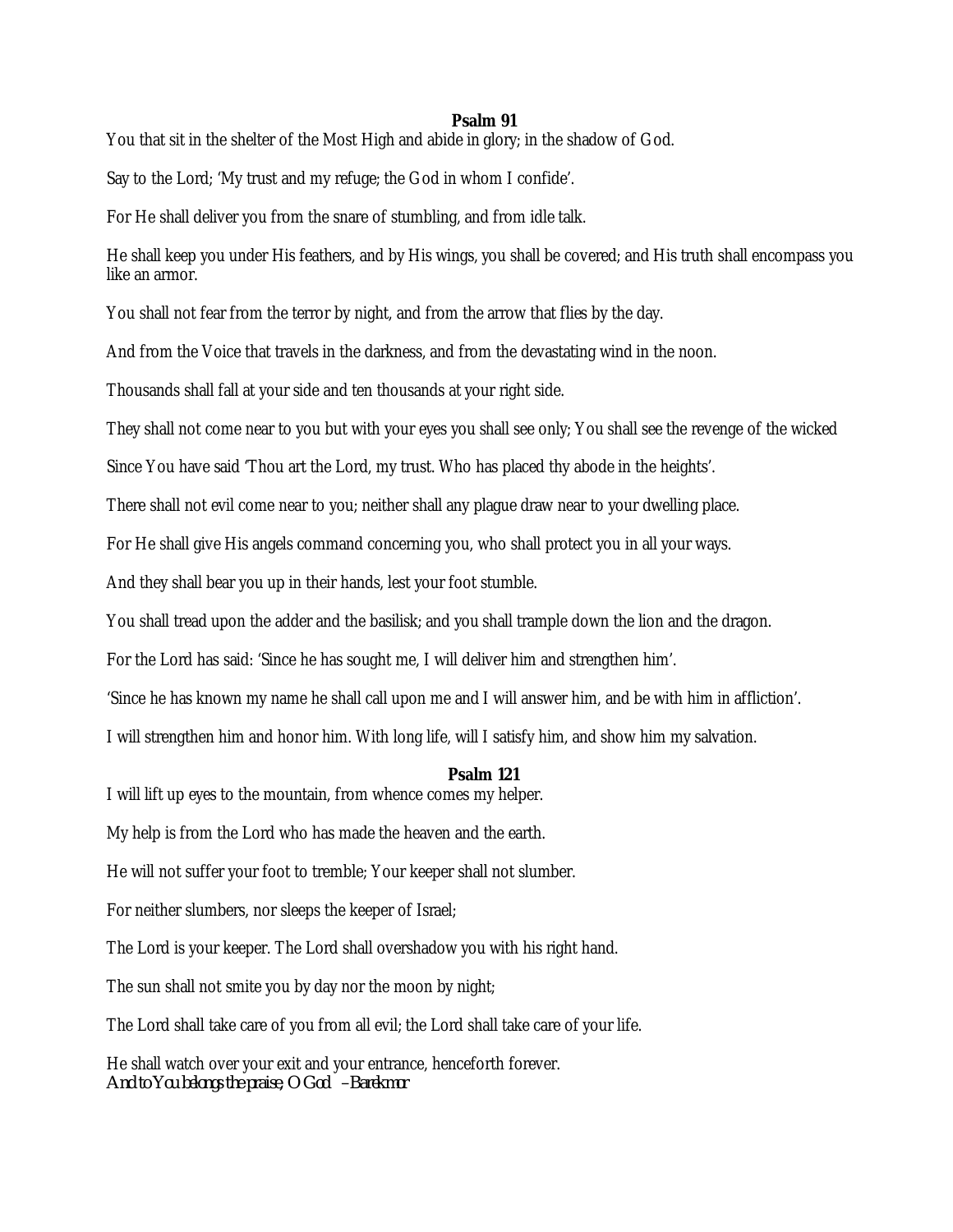**Priest:** Glory be to the Father, Son and the Holy Ghost<br>**People:** Halleluiah – Halleluiah – Halleluiah Unto to the a Halleluiah – Halleluiah – Halleluiah Unto to the ages of ages and forever more

# **PRAYER OF ST. SEVERUS**

O Lord, who sittest in the secret place of the Most High, shelter us beneath the shadow of the wings of thy mercy, and have compassion upon us.

Thou, who hearest all things, in Thy loving kindness, hearken to the supplication of thy servants.

Grant us O Messiah; our Savior! A peaceful evening and a sinless night, for Thou art a glorious king, and unto Thee, are our eyes lifted up.

Forgive our debts and our sins; have mercy upon us, both in this world and in that to come.

May thy loving kindness shelter us, O Lord and Thy grace be upon our faces. May Thy cross protect us, from the evil one and his hosts.

Let Thy right hand overshadow us all the days of our lives and Thy peace reign among us. Do Thou give hope and salvation to the souls that pray to Thee.

By the prayers of St. Mary, Thy Mother, and of all Thy Saints, O God, forgive us our debts, and have mercy upon us. **–Amen**

# **PRAISE OF THE CHERUBIM**

† Blessed is the glory of the Lord, from His Place forever;

† Blessed is the glory of the Lord, from His Place forever;

† Blessed is the glory of the Lord, from His Place forever and ever

Holy and glorious Trinity, have mercy upon us; Holy and glorious Trinity, have mercy upon us; Holy and glorious Trinity, have compassion and mercy upon us.

Holy art Thou and glorious for ever Holy art Thou and glorious for ever Holy art Thou and blessed is thy name, forever and ever.

Glory be to Thee, O Lord. Glory be to Thee, O Lord; Glory be to Thee, ever our hope. **-**Barekmor

Our Father who art in Heaven… Hail Mary, full of grace… The Nicene Creed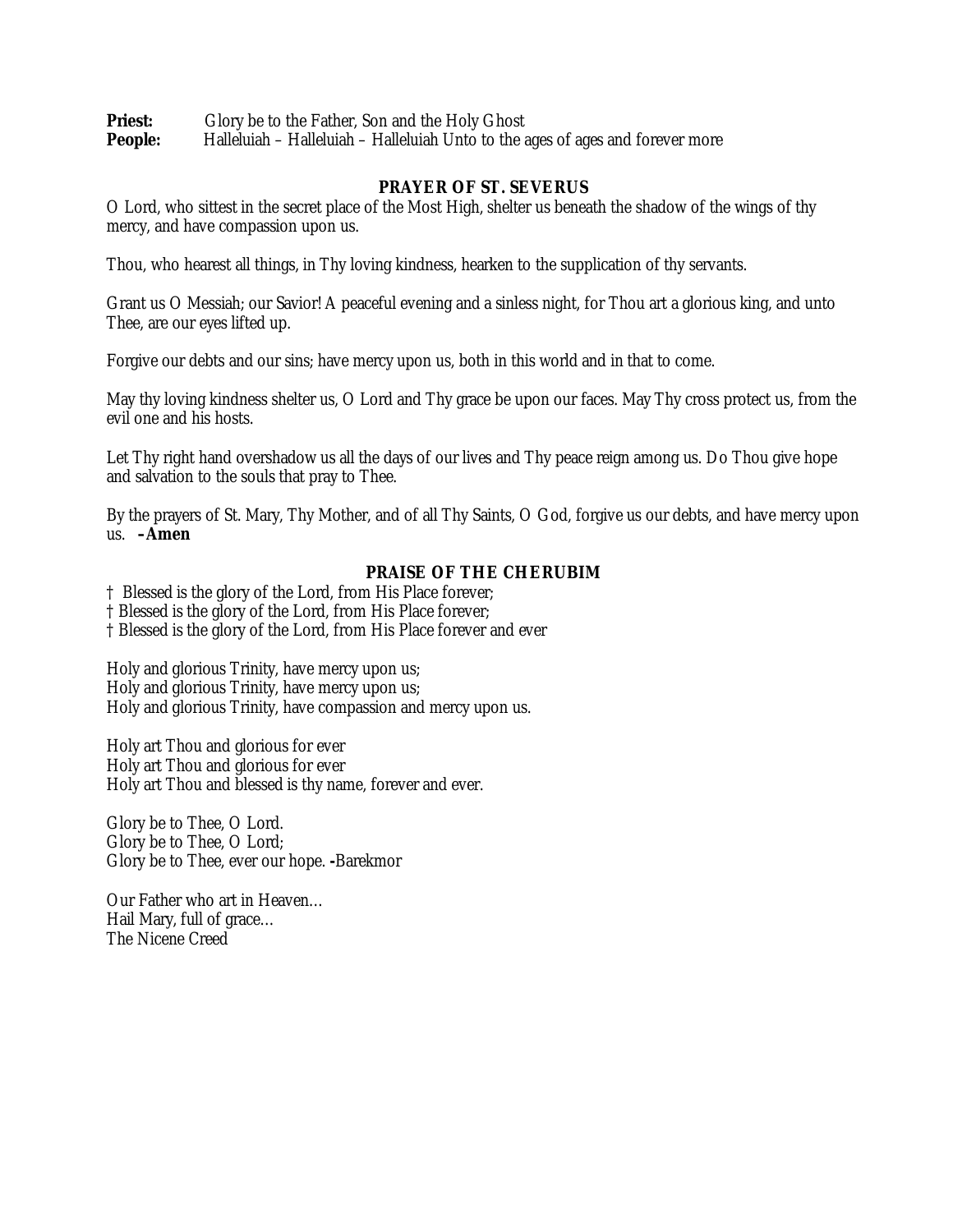# **MIDNIGHT OFFICE KAUMA**

# **Psalm 134**

Bless the Lord, all you servants of the Lord.

You who stand by night in the house of the Lord.

Lift up your hands to the holy place and bless the Lord.

May the Lord bless you from Zion, he who made heaven and earth.

# **Psalm 119: 169-176**

Let my praise enter before you, Lord, and give me life by your word; let my cry enter before you, Lord, and deliver me by your word.

My tongue shall pour forth your word, because all your commands are just.

My lips shall speak your praise when you have taught me your commands; let your hand help me because I have taken pleasure in your commands.

My soul has longed for your salvation and I have meditated on your law; let my soul live and I will praise you and your judgments shall help me.

I have gone astray like a lost sheep; seek for your servant, because I have not forgotten all your commands.

# **Psalm 117**

Praise the Lord all you nations; praise him all you peoples; because his grace it strong over us, truly the Lord is forever.

*And to you belongs the praise, O God. Barekmor.* 

#### **FIRST WATCH KOLO**

Why do you love sleep more than praise my soul, and how long will you be engrossed in pleasures which do not profit? Awake now and rise and sing praise: Lord of all, to you the praise

Behold the time of repentance, let every man turn from his iniquity before the time passes and there is no place for repentance do not reward us according to our iniquity; Lord of all to you the praise

O Lord there is no night in which I fail to remember you on my bed. In the night I was thinking how severe you are, to those who do not repent. I heard the voice of Daniel telling that fiery river flows from you. Woe unto me, as my sins are numerous. If your grace does not plead for me and you do not have mercy on me, how can I cross that river! O Lord, have mercy upon me, according to your kindness.

# **BOVOOSO OF MONDAY MIDNIGHT – FIRST WATCH**

*Moriyo rahem melain oo aa darein*

O Lord we call upon you, come to our aid, hear our petitions and have mercy on our souls

At midnight David rose up to sing praises of the wonders of God. Those who have discernment! Rise and with David's psalms with piety sing halleluiah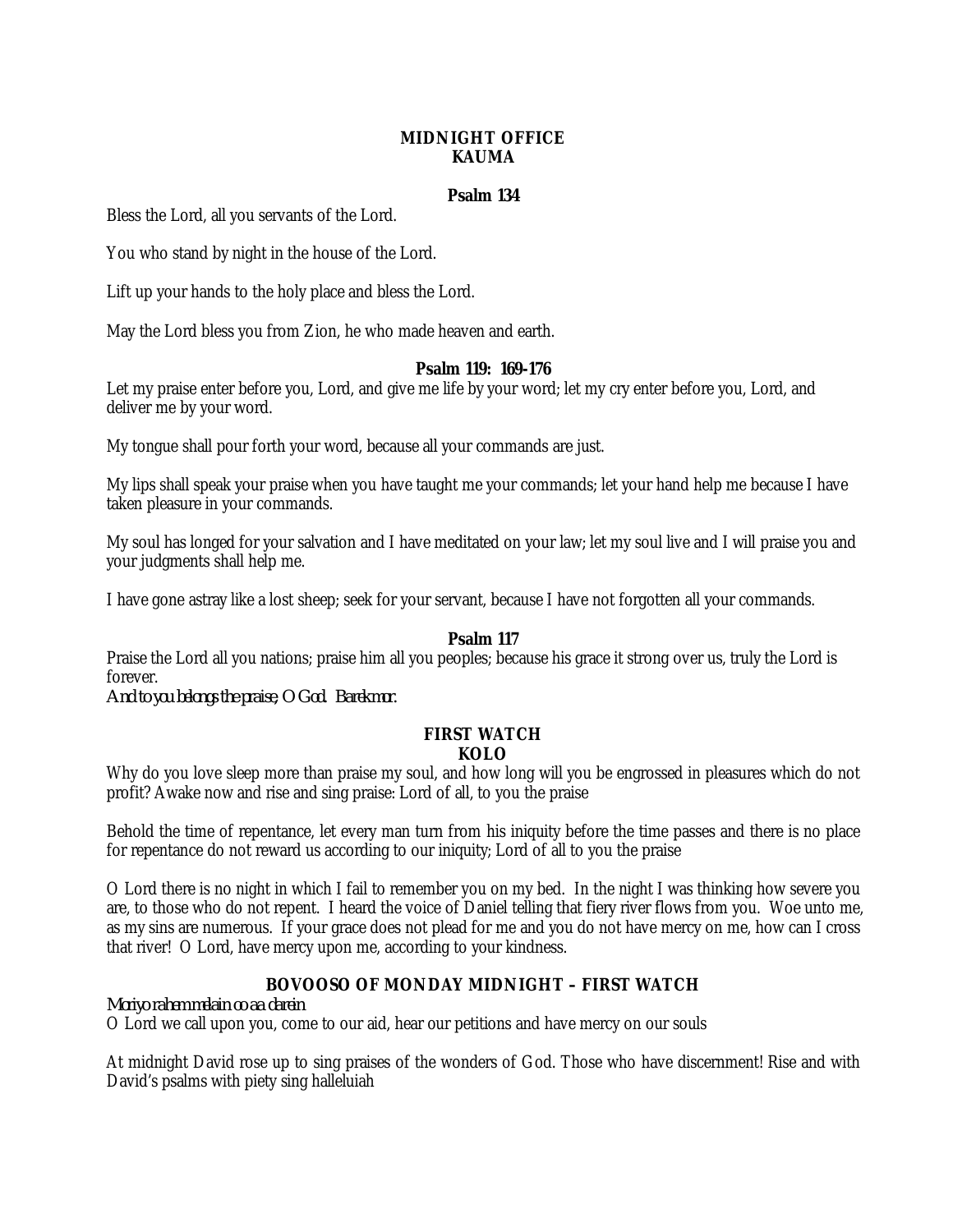O Lord, Let me be illumined by you for you are light for those who love you. O full of light! Illumine my eyes so that I may see your mercy. The journey of the world is vain and full of impediments. Since you are light those who walk with you will not stumble.

Answer me O Lord, Answer me O Lord and bring the hearts of sons of men to repentance

*Blessed is the Glory of the Lord…*

#### **SECOND WATCH KOLO**

Forgive me forgive me cried the sinful woman at the house of Simon, and our Lord answered and said to her; go woman your sins are forgiven your iniquity is blotted out; Lord of all, to you the praise

O Lord, where am I to go from your presence, where am I to go hide myself? If I go to the heights, you are there without beginning and end. If I go to Hades, your authority is there also. Therefore, O Lord, have mercy upon me and make me stand on your right hand side, in your kindness, because before you there is no one sinless.

The robber on the cross, the publican and the adulterous woman who repented of her sins with tears, all these bear witness to the truth that God's door is always full of mercy and that He will never refuse to open that door to anyone who knocks. O Savior of the world, grant us forgiveness of sins like unto them.

# **BOVOOSO OF TUESDAY MIDNIGHT – SECOND WATCH**

*Moriyo rahem melain oo aa darein*

O Lord, have mercy upon us and accept our prayers

May those below at night sing praises with those above. May they offer loud voices to the one who watches and never sleeps.

My brothers, like sleep let us not slumber in our sins. Let us be watchful so that we may enter into the bridal chamber with the bride.

You who hear prayers and responds to requests, hear our prayer and be reconciled to us and respond in your mercy to our requests

*Blessed is the Glory of the Lord…*

#### **THIRD WATCH KOLO**

Lord do not rebuke us in your anger, for we have not strength to bear it, and do not punish us in your wrath for we are not able to stand before you and do not reward us according to our iniquity; Lord of all, to you the praise

O Lord, as there is no leniency in you, we the sinful are sorry. Have mercy upon us in your kindness when the Book of Life is opened and your justice examines our wrong doings, let your mercy plead with your justice and we the guilty, receive forgiveness. O Lord, we confess that we have sinned against you. Have mercy upon us in your kindness.

Woe to us. We have not benefited by our fellowship with the righteous as we have not learned from their good works. We have alienated ourselves from their festivities. Our evil deeds cast us away from their ranks.

# **BOVOOSO OF MONDAY MIDNIGHT – THIRD WATCH**

*Moriyo rahem melain oo aa darein*

O Lord who are merciful to sinners, have mercy upon us on the day of judgment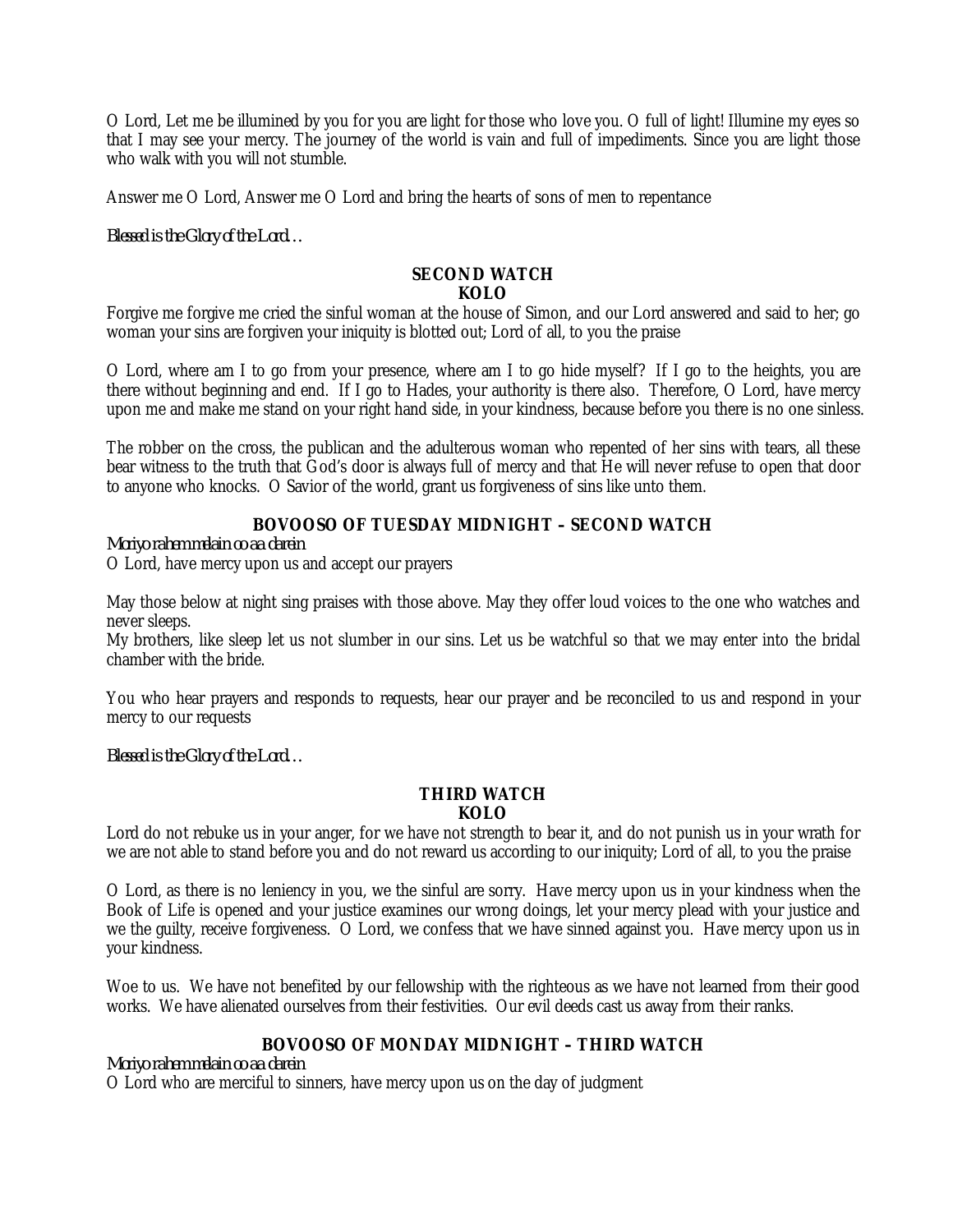O Merciful Lord, the afflicted knocks at your door, respond to their requests by your mercy

O Heavenly Father, we pray to you, accept our prayers and have mercy upon us

Lord of those above and hope of those below accept our prayers and have mercy upon us.

# **+Halleluiah, Halleluiah, Halleluiah** Glory be to thee O God (3x)

Be compassionate towards us in your mercy, O God of compassion; in our sacrifices and our prayers we make memory of our fathers who taught us, while they were alive, to be children of God; Son of God, raise them up in the heavenly kingdom with the just and the righteous in the world which does not pass away.

# **Psalm 148**

Praise the Lord from the heavens, praise him in the heights.

Praise him, all his angels; praise him, all his hosts.

Praise him, sun and moon; praise him, all stars of light; praise him, heaven of heavens, and the waters above the heavens: let them praise the name of the Lord.

For he spoke and they were made, he commanded and they were created; he established them for ever and ever, have gave them a law which shall not pass away.

Praise the Lord from the earth, sea-monsters and all ocean depths; fire and hail, snow and mist, stormy winds that fulfill his word.

Mountains and hills, fruit trees and all cedars; wild beast and all cattle, creeping things and birds that fly.

Kings of the earth and all peoples, princes and all judges of the earth; young men too and maidens, old men and boys: let them praise the name of the Lord.

For his name alone is exalted; his praise is on earth and heaven, and he has lifted up the horn of his people; praise for all the just, the children of Israel, the people who draw near to him.

# **Psalm 149**

Praise the Lord with a new praise in the assembly of the just; let Israel be glad in her Maker, let the children of Zion be glad in their King.

Let them praise his name with the timbrel and the drum, let them sing to him with the harp; for the Lord takes pleasure in his people, and give salvation to the poor.

Let the just exalt in glory, let them praise him on their beds: let the high praise of God be in their throats, and two-edged swords in their hands.

To execute vengeance on the nations, and to rebuke the peoples; to bind their king with chains, their nobles with fetters of iron: to execute on them the judgment is written: that is glory of the just.

# **Psalm 150**

Praise the Lord in his holy place, praise him in the firmament of his strength.

Praise him for his mighty deeds, praise him for his abounding greatness, praise him with the sound of the trumpet, praise him with lyre and harp.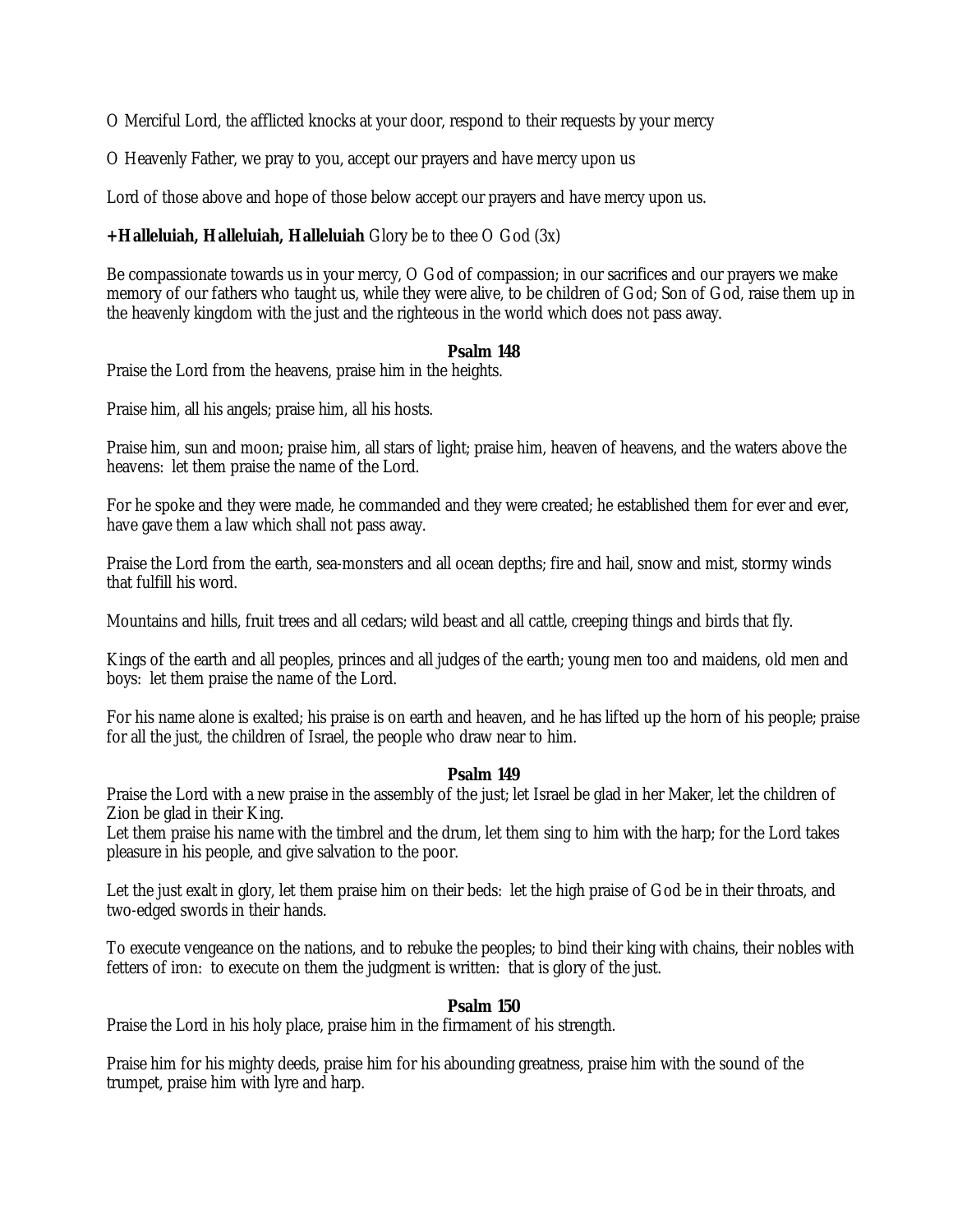Praise him with the timbrel and the drum, praise him with the soft strings, praise him with the loud cymbals; praise him with the sound of the voice; let everything that has breath praise the Lord.

#### **Psalm 117**

Praise the Lord all you nations; praise him all you peoples. For his grace it strong over us, truly the Lord is forever.

*And to you belongs the praise, O God. Barekmor.* 

Praise to the Holy Trinity; Praise to the Holy Trinity; We praise the glorious Trinity, Eternal and everlasting; And to you belongs the praise O God, at all times.

O Christ who accepted the fast of the just and the righteous accept our fast and prayers and have mercy on our souls

Why do you fast if you don't pity on your neighbor? The fast that the Lord selected was that of mercy. O wealthy one, select the fast of mercy in this world. O' poor one, do not grumble over alms-giving

It is a duty for anyone to show mercy to his fellow-creature; otherwise he will be punished by justice. Let the rich man understand that he is entrusted with wealth by the Lord to use for his fellow-man.

# **HYMN OF THE ANGELS**

As the angels and archangels on high in heaven sing praise, so we poor children of earth sing praise and say:

At all times and at all seasons, Glory to God in the heights and on earth, peace and tranquility and good hope for the sons of men.

We praise you, we bless you, we worship you, we raise a hymn of praise to you.

We give thanks to you because of your great glory, Lord our creator, king of heaven, God the Father almighty.

Lord God, only Son, Jesus Christ, with the Holy Spirit,

Lord God, Lamb of God, Son and Word of the Father, who take away or rather have taken away the sin of the world, have mercy upon us.

You who take away, or rather have taken away, the sin of the world, incline your ear to us and receive our prayers; you who sit in glory at the right hand of the Father, have compassion on us.

Because you are holy; you only Lord Jesus Christ, with the Holy Spirit, in the glory of God the Father, Amen.

At all times all the days of my life, I will bless and praise your name, which is holy and blessed for ever, and which remains for ever and ever.

Blessed are you, Lord Almighty, God of our fathers, and your name is blessed and glorified in praise for ever. To you belongs glory, to you belongs praise, to your belongs honor, God of all, Father of truth, with the only Son and the living Holy Spirit, now and always and for ever, Amen.

**O Jesus Christ, our Lord**, close not the door of Thy mercy upon our faces. We confess, we are sinners; have mercy upon us. O Lord, Thy love for us didst make Thee to come down to us from Thy place. That by Thy, death, our death might be abolished; Have mercy upon us. Amen.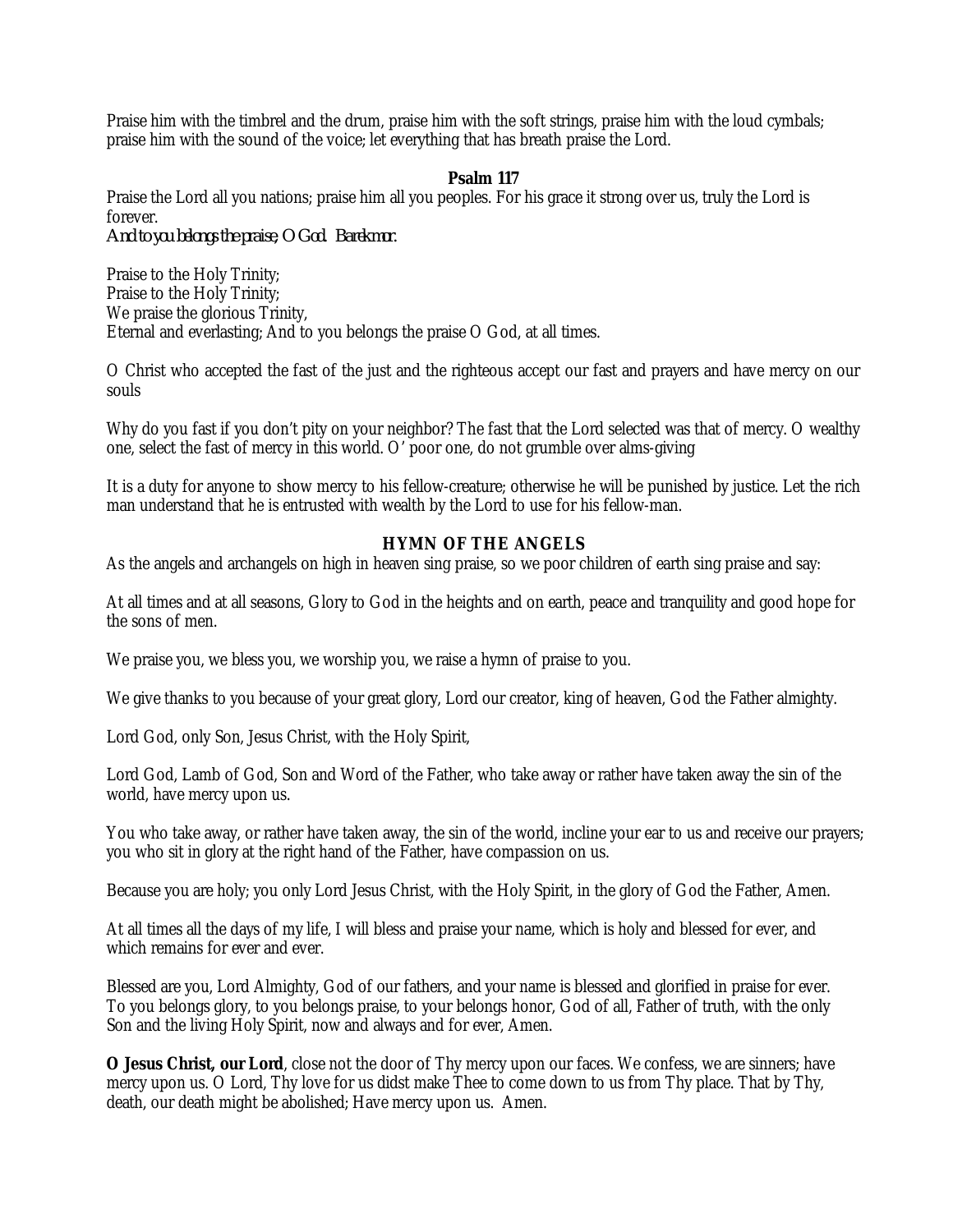## **KAUMA**

# **MATINS KAUMA**

# **PSALM 51**

Have mercy on me, O God, in your loving kindness; in the abundance of your mercy blot out my sin.

Wash me thoroughly from my guilt and cleanse me from my sin. For I acknowledge my fault and my sins are before me always.

Against you only have I sinned and done evil in your sight, that you may be justified in your words and vindicated in your judgment. For I was born in guilt and in sin did my mother conceive me.

But you take pleasure in truth and you have made known to me the secrets of your wisdom. Sprinkle me with your hyssop and I shall be clean; wash me and I shall be whiter than snow.

Give me the comfort of your joy and gladness, and the bones which have been humbled shall rejoice. Turn away your face from my sins and blot out all my faults.

Create in me a clean heart, O God, and renew your steadfast spirit within me. Do not cast me from your presence and take not your Holy Spirit from me.

But restore to me your joy and your salvation and let your glorious spirit sustain me; that I may teach the wicked your way and sinners may return to you.

Deliver me from blood, O God, God of my salvation, and my tongue shall praise your justice. Lord, open my lips and my mouth shall sing your praise.

For you do not take pleasure in sacrifices; by burnt offerings you are not appeased. The sacrifice of God is a humble spirit, a heart that is contrite God will not despise.

Do good in your good pleasure to Zion and build up the walls of Jerusalem. Then shall you be satisfied with sacrifices of truth and with whole burnt-offerings; then shall they offer bullocks upon your altar. *And to you belongs the praise O God. Barekmor* 

*O Merciful Lord, have mercy upon us by your grace. Moriyo rahem melain oo aa darein*

#### **PSALM 63**

**Kurielaison.** My God, you are my God, I will seek you.

My soul thirsts for you and my flesh seeks for you like the thirsty earth which is parched and begging for water.

So have I looked to you in truth, that I may see your power and your glory.

Because your loving-kindness is better than life and my lips shall praise you.

So I will bless you while I live and will lift up my hands in your name.

My soul shall be enriched with marrow and fat and my mouth shall praise you with lips of praise.

I have remembered you upon my bed and in the night-time I have meditated on you.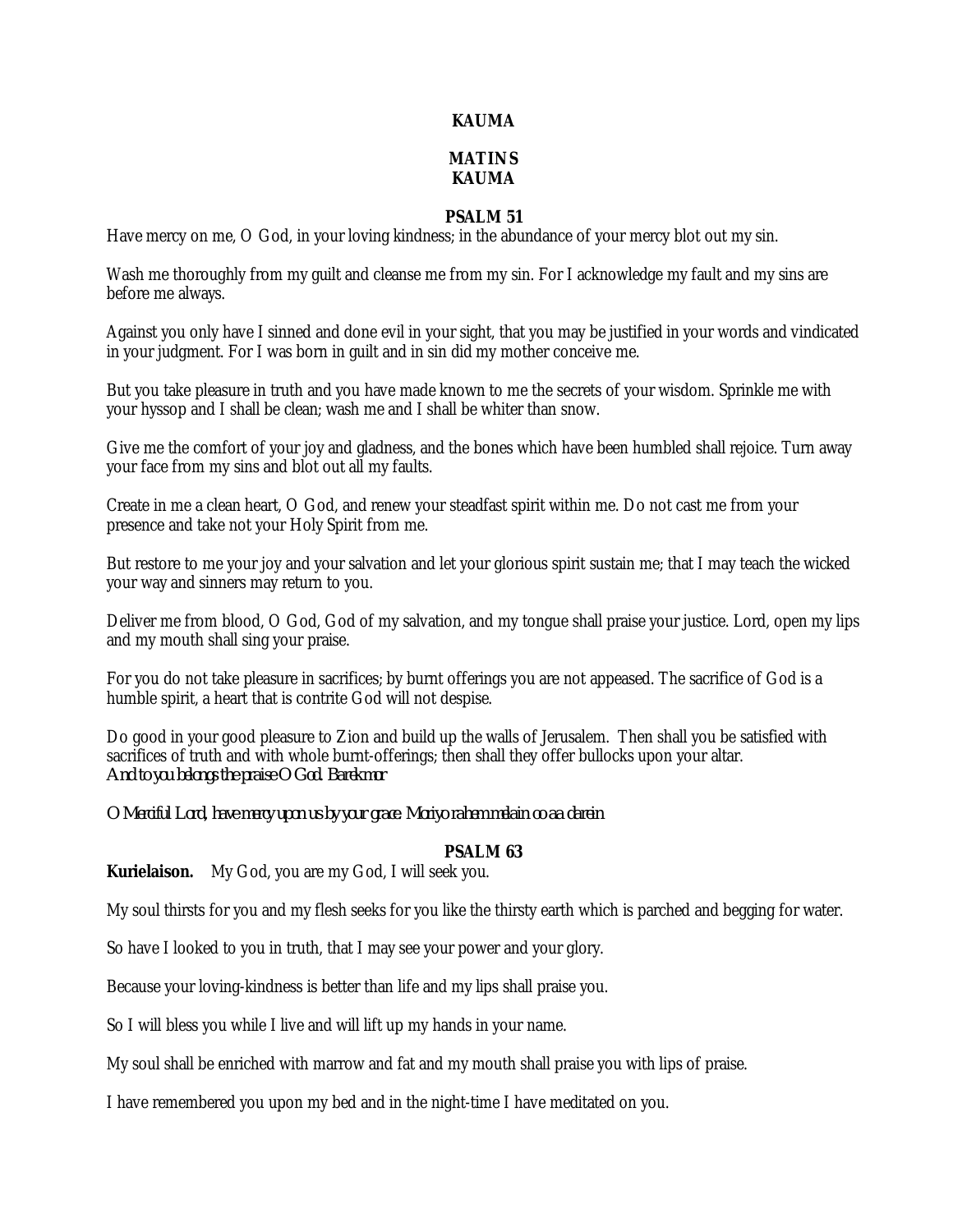For you have been my helper and in the shadow of your wings is my protection.

My soul follows after you and your right hand upholds me.

Those who seek to destroy my soul shall enter into the lower parts of the earth.

They shall be delivered over to the sword and shall be food for foxes; but the king shall rejoice in God.

Everyone who swears by him shall glory, but the mouth of those who speak lies shall be stopped. *And to you belongs the praise, O God. Barekmor.*

#### **KOLO**

God who accepted the lamb of Abel the innocent and the offering of Noah the just, and the sacrifice of Abraham, accept our fasting and our prayers and answer in your mercy our petitions

The glorious prophet Isaiah prophesized "Look, you serve your own interest on your fast-day, and oppress all your workers. Look, you fast only to quarrel and to fight and to strike with a wicked fist. Such fasting as you do today will not make your voice heard on high"

Is it such a fast that I have chosen? a day for a man to afflict his soul? is it to bow down his head as a bulrush, and to spread sackcloth and ashes under him? will thou call this a fast, and an acceptable day to the LORD? Is it not to share your bread with the hungry, and bring the homeless poor into your house; when you see the naked, to cover them, and not to hide yourself from your own kin?

Then your light shall break forth like the dawn, and your healing shall spring up quickly; your vindicator shall go before you, the glory of the LORD shall be your rearguard. Then you shall call, and the LORD will answer; you shall cry for help, and he will say, Here I am.

# **Psalm 113**

**Amen.** Praise the Creator of Light, Praise, you servants of the Lord, praise the name of the Lord.

May the Lord's name be blessed for ever and for ever.

From the rising of the sun to its setting great is the name of the Lord.

The Lord is high above all peoples and his glory is above the heavens.

Who is like the Lord, our God, who sits on high and looks upon the deaths in heaven and on earth?

He raises up the poor from the dunghill, and makes him sit with the princes of the people.

He makes the barren women keep house and be a joyful mother of children. *And to you belongs the praise, O God. Barekmor.* 

# **KOLO**

Woe to those who hid their money, by not giving to the poor and the beggars.

Woe to those who took undue interest, putting their trust in the riches which will be destroyed by fire. Blessed are those who clothed the naked; they will receive imperishable glory in the chamber of light. Blessed are those who fed the hungry; they will rejoice in the kingdom of heaven. Grant O Lord, that we may not put our trust in riches, forfeiting your mercies.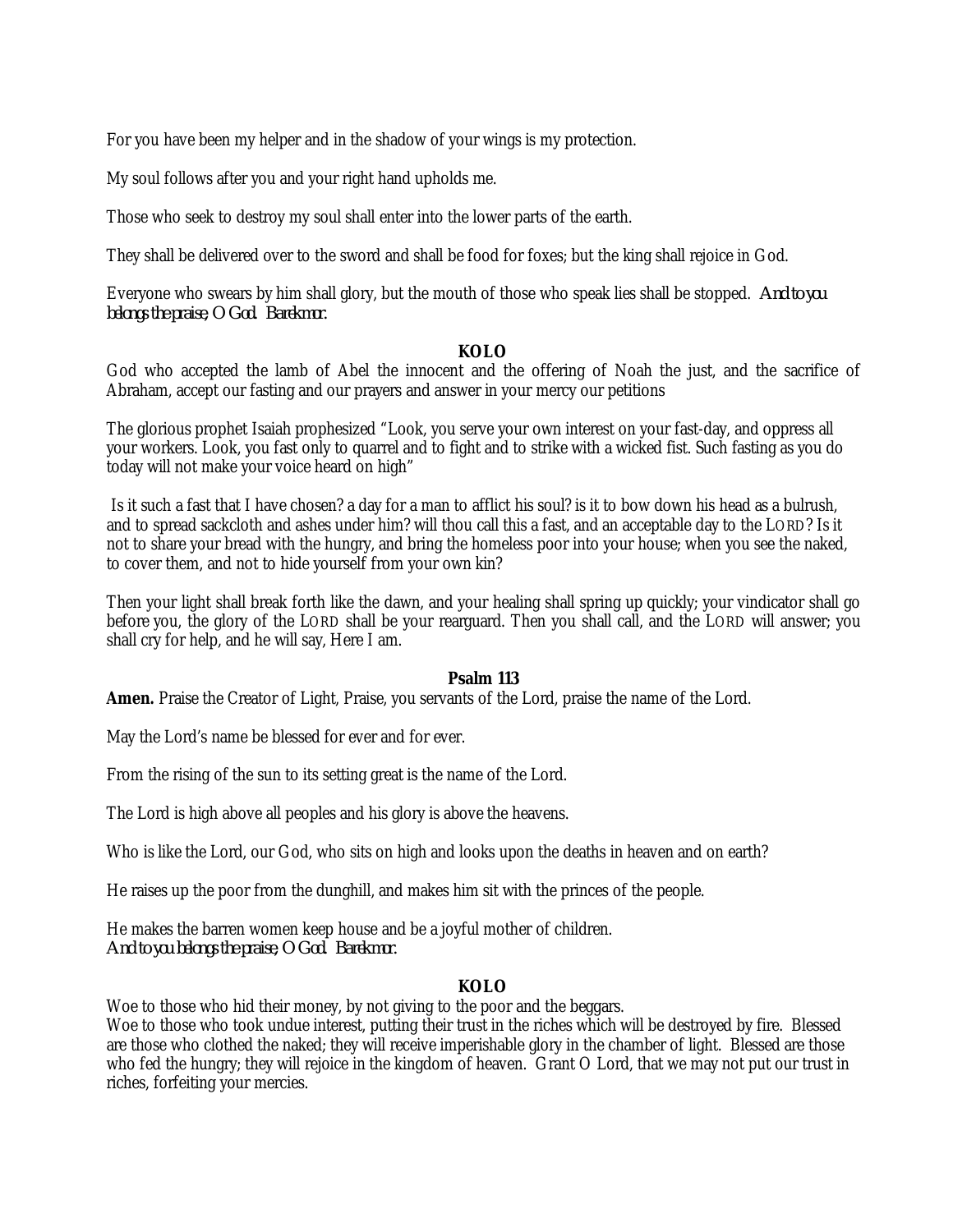Joel the prophet prophesized "Yet even now, says the LORD, return to me with all your heart, with fasting, with weeping, and with mourning; rend your hearts and not your clothing. Return to the LORD, your God, for he is gracious and merciful, slow to anger, and abounding in steadfast love, and relents from punishing."

Judge of Judges do not make me bow my head at the seat of judgment because of my offences by which I have sinned and angered you, and if I am not worthy of forgiveness have pity on me because of your body and blood which is buried within me; I have loved you and worshipped your cross and I have been absolved by your body and blood; be appeased by them and forgive me, Jesus, full of mercy

Christ the king, at the door of your compassion I knock at every hour, and from your rich treasure house I ask compassion and mercy; in you, Lord, I have taken refuge, help me, I have confessed you, do not put me to shame, you are my hope and my strong protection

Who will give me a fountain of tears and a heart of repentance, and I will sit and mourn over myself with bitter sighs? The years of my life have passed in vain labors which profit nothing, and I have been base in my behavior

O Lord, owner of all, make us worthy today to be free from sin. Keep us in righteousness. Lord God of our fathers thou art blessed. Thy name is blessed and glorified for ever

Lord we put our trust in Thee, shower forth thy grace and mercy on us. Thou are blessed teach us the way of thy precepts

Thou are blessed O Holy lord enlighten us by all thy light. Have mercy on us forever. O Lord do not abandon thy handicraft

O Father son and Holy Spirit; to Thee belongs praise, to Thee glory is fitting and to Thee belongs splendor. Amen.

# **BOVOOSO OF FRIDAY MATINS**

# *Moriyo rahem melain oo aa darein*

O Lord who accepted the fast of the just and the righteous, accept our fast and prayers and have mercy upon us

Wealth becomes shackles, bondage and weight for those who accumulate it. The wealth of those who have united their souls with God is truthful. All the wealth of all kings of the earth is worthless compared to the wealth of a person whose hope is in God

O Christ who accepted the fast of Moses and his humility, accept our prayers and have mercy on our souls.

# **CONCLUDING PRAYER**

It is good to give thanks to the Lord and to sing praise to your name, Most High; to proclaim your grace in the morning and your faithfulness in the night. Lord, in the morning you shall hear my voice and in the morning I have prepared myself to appear before you. Lord, have compassion on your people; Lord, pardon and forgive the sins of all of us. Holy one, let your right hand rest upon us and pardon our infirmity, because your name is forever.

# **KAUMA**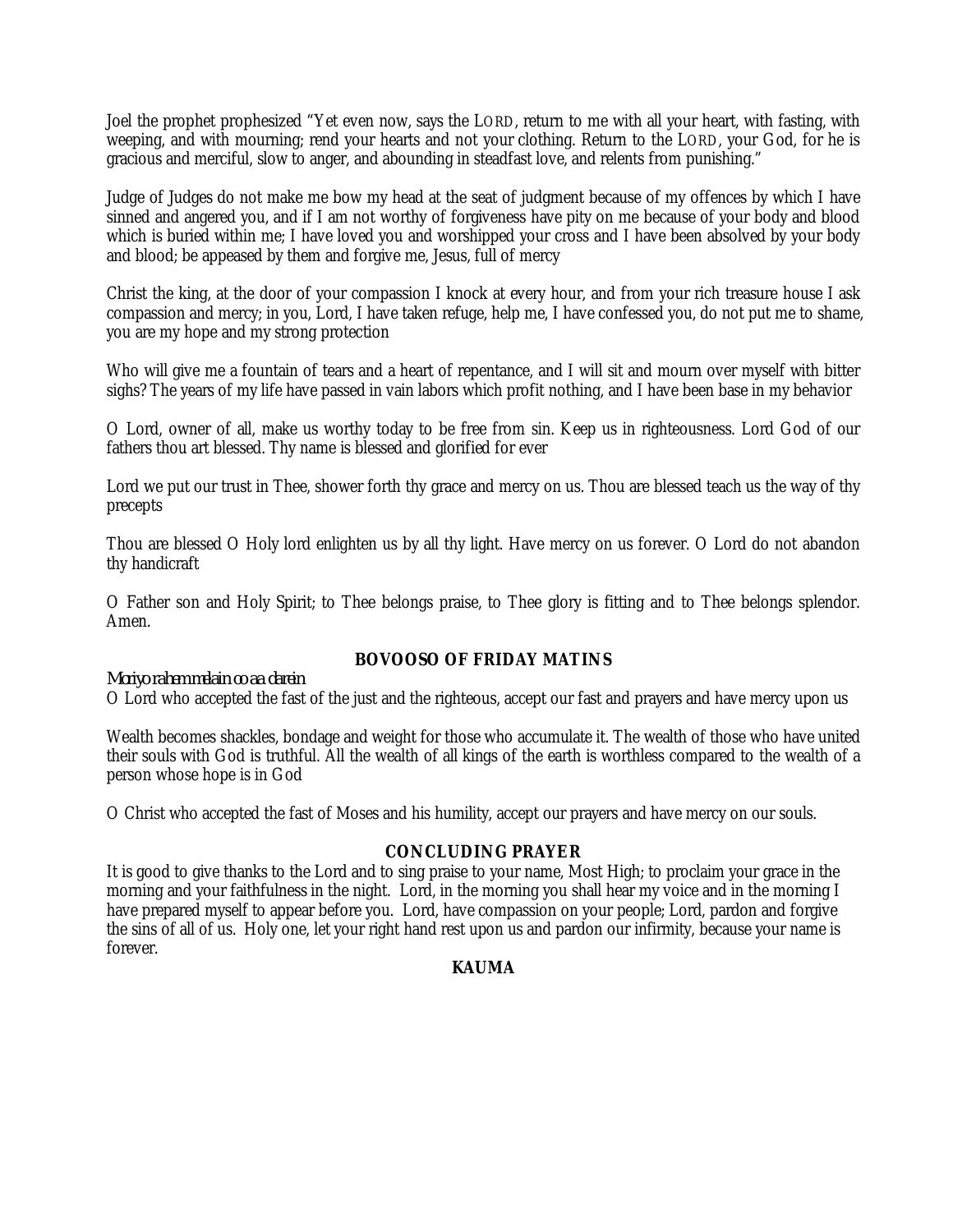# **THIRD HOUR KAUMA**

# **KOLO OF TUESDAY THIRD HOUR**

My Brothers, The commandment you must love one another is the fulfillment of all the commandments. However there are those who abstain from food but are filled with revenge and malice. There are those who abstain from drinking and secretly kill his own brother.

Daniel closed the mouth of the lions by fasting and Hananiah and his children quenched the flaming fire. Let us also fast with cleanliness so that we may be pleased with the heavenly ones.

# **BOVOOSO OF TUESDAY THIRD HOUR**

*Moriyo rahem melain oo aa darein* O Lord who freed us by your fast, have mercy upon us

Come with pure hearts and clean holy bodies to dedicate offerings to the king of kings

O You who fast! By your labors give praise and by your good works offer fruitful thanksgiving to the Lord. Sanctify your bodies and souls that he may abide in you.

O Lord who freed us by your fast have mercy upon us. O Lord who fasted for us receive our fast and prayers.

# **KAUMA**

We believe in One True God… *Amen, Barekmor, Stoumen kalos, Kurielaison.*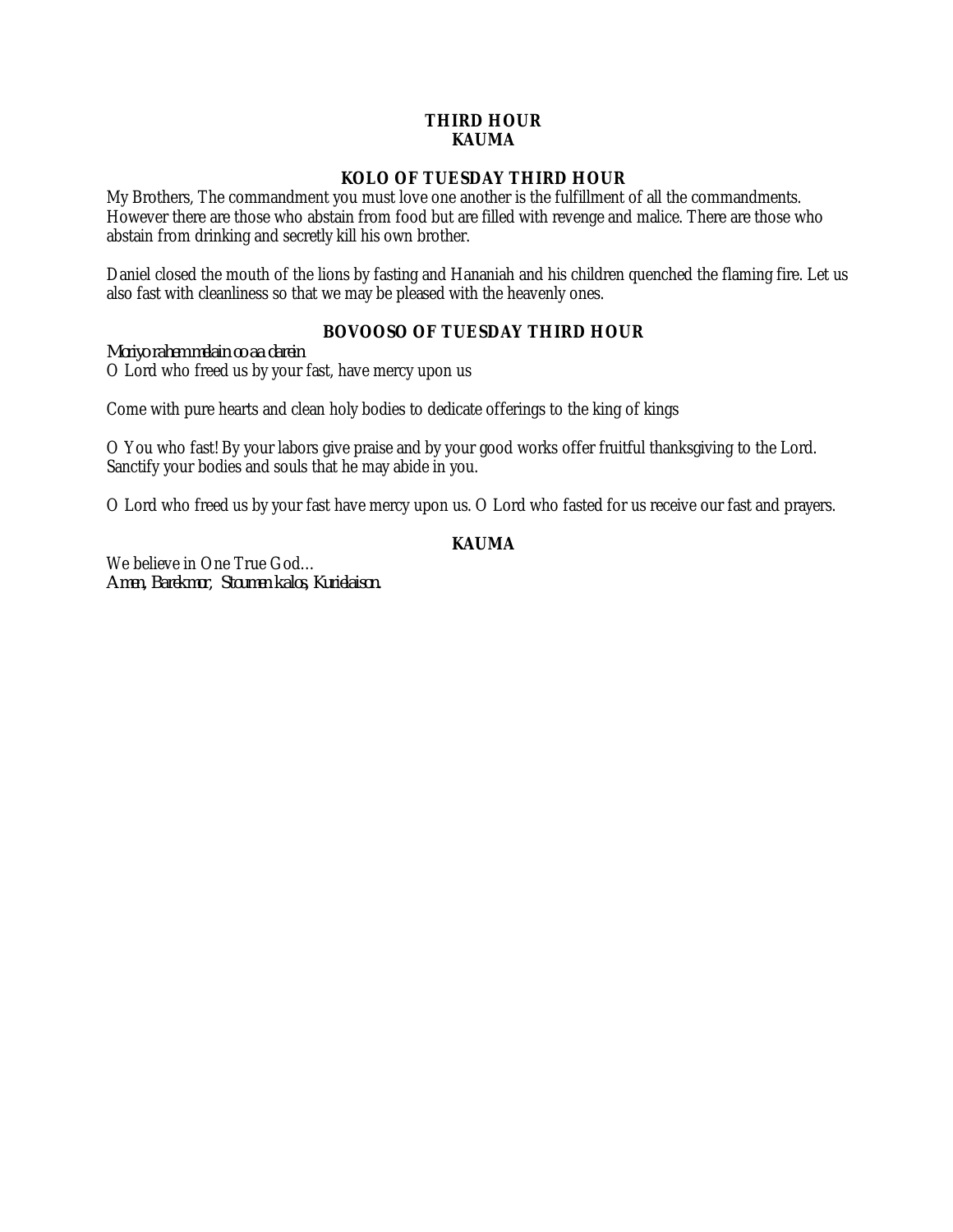# **SIXTH HOUR KAUMA**

# **KOLO**

He who has sinned should see that he never sins again. He who has not sinned has to be cautious not to sin. Because justice is sitting at the door and writing down all the deeds of everyone without favoritism. O Lord, who knows our secrets, have mercy upon us.

O Jesus be a helper to us, O Jesus be our refuge. O Jesus strengthen us. O Jesus protect us. O Jesus cast away Satan from us. O Jesus forgive us our debts and sins. O Jesus have mercy upon us on the day of judgment.

# **BOVOOSO OF WEDNESDAY SIXTH HOUR**

*Moriyo rahem melain oo aa darein* O Lord who freed us by your fast, have mercy upon us

Our savior! Give us life by the very mercies you created us. May not your judgment punish us and by your grace make us steadfast

It is by healing the wounds of the diseased that a physician becomes great. Mercy is not known until the debts of sinners are remitted.

O Lord who freed us by your fast have mercy upon us. O Lord who fasted for us receive our fast and prayers.

# **MANEESO OF ST. SEVERUS**

By Thy Mother's Earnest Prayers By Thy Saints' Entreaties I adore Thee Lord and King! Sole begotten, Heavenly One Word and Father's Son Though immortal Thou dost be In Thy Nature true Thou descendest – by Thy grace Bringing life salvation free For our fallen human race Thou incarnate – wast of her Holy Virgin blest Mary, glorious, chaste, and pure Mother of our God Man becoming – nor with change Thou wast crucified for us, Christ who art our Lord and God Thou didst trample – death by death Ending this our death Thou art One of Persons Three Holy Trinity Worshipped equal – Praised the same With the Father and the Holy Spirit Have Thou mer-cy on us.